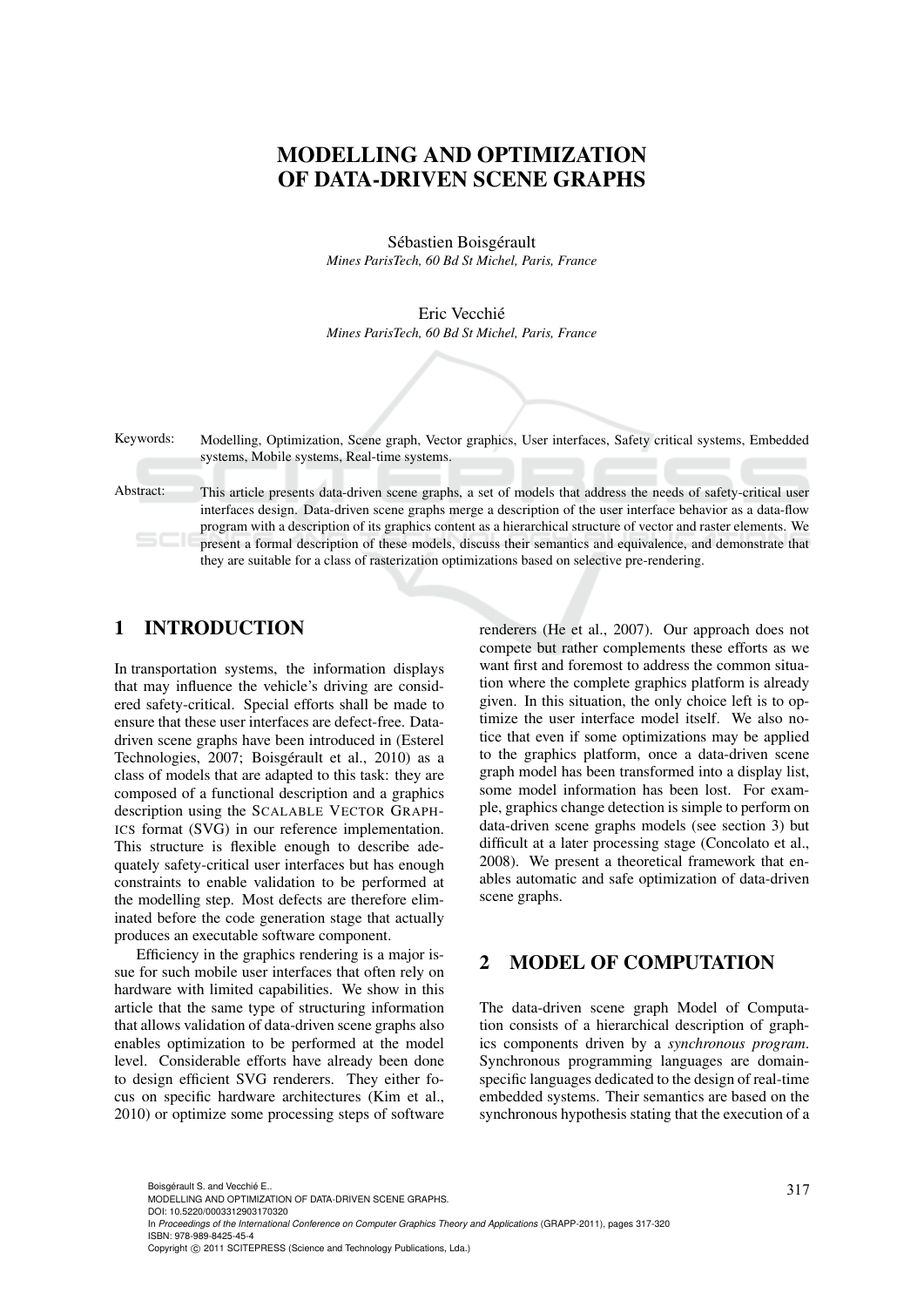program is discretely divided into atomic reactions. In a reaction cycle, input signals are read/sampled, and internal computation takes place until outputs signals are emitted in answer, and the program state is progressed. In addition to the pure synchronous model, our model consumes its outputs to produce graphics.

#### 2.1 The Synchronous Model

Register Transfer Level (RTL) description is a way of describing the operation of a synchronous digital circuit. Formally, a RTL description is a triplet  $(S_0, \Delta, \Theta)$  that defines relations between the flows of inputs  $I_k \in I$ , the flows of states  $S_k \in S$  and the flows of outputs  $O_k \in O$  of the RTL design. The transition function ∆ defines the next state of the circuit with respect to the input and the current state of the circuit:

$$
S_{k+1} = \Delta(I_k, S_k) \quad \forall k \in \mathbb{N}
$$

The output function Θ defines the output flow with respect to the input and the current state of the circuit:

ECHNI

$$
O_k = \Theta(I_k, S_k) \quad \forall k \in \mathbb{N}
$$

#### 2.2 The Graphics Model

As a graphics extension of the synchronous model, a data-driven scene graph model  $H \in \mathfrak{H}$  is formally defined as a quadruplet  $H = (S_0, \Delta, \Theta, \Gamma)$  where  $(S_0, \Delta, \Theta)$  is the pure synchronous part of the model and  $\Gamma \in \mathcal{G}$  is the graphics function that computes scene graphs  $G_k$  with respect to the output of the synchronous model:

$$
G_k = \Gamma(O_k) \quad \forall k \in \mathbb{N}
$$

The scene graph is then rendered as an image using precise semantics rules. The EDONA/HMI model (Human Machine Interface – Work Package 4, 2008; Boisgérault et al., 2008) is our implementation of data-driven scene graphs. It is an extension of SVG, a family of specifications for describing twodimensional vector graphics. The data of the graphics model (geometric or style properties of graphics objects) may be exposed as variables while the document structure remains static.

#### 2.2.1 Graphics Tree Grammar

The formal abstract syntax of the scene graph model that captures the SVG model is the following:

$$
t \quad ::= \quad \{n = v : t\} \quad | \quad v ? t, t \quad | \quad t; t
$$

$$
| \quad g[n,...n] \quad | \quad \langle t \rangle_e
$$

with *g* ranging over graphics primitive names, *n* ranging over graphics properties names, *v* ranging over constant values or output signal names and *e* ranging on environments.

- $\{n=v : t\}$  local assignment of graphics properties.
- $v$  ?*t*<sub>1</sub>,*t*<sub>2</sub> if *v* then *t*<sub>1</sub> else *t*<sub>2</sub>.
- $t_1$ ;  $t_2$  compositing of  $t_2$  over  $t_1$ .
- $g[n_1,...n_k]$  rasterization of the graphics primitive *g* using graphics properties *n*<sup>1</sup> ...*n<sup>k</sup>* explicitely.
- $\langle t \rangle_e$  is the raster image that results from the rendering of the graphics tree *t* in the environment *e*. This construct defines a unique raster image only when  $t$  is *static* – that is when the local assignments in *t* refer to constant values.

We write  $\mathfrak T$  the set of trees matching this grammar. We need to distinguish the special cases of group opacity and local transformation matrix. Therefore we will use the notations  $\alpha v \cdot t$  and  $\mu v \cdot t$  as syntactic sugar respectively for:



At each reaction, the data-driven scene graph is reduced into a display list matching the grammar:

 $t$  ::=  $g(c,...c)$  | *t*;*t* |  $\alpha c.t$  |  $\mu c.t$ 

with *g* ranging over graphics primitive names and *c* ranging over constant values and we write  $\mathfrak{T}^*$  the set of display lists matching this grammar.

**Semantics Rules.** The reduction of a tree  $t \in \mathcal{I}$  into a display list  $t' \in \mathfrak{T}^*$ , given an environment *E* and the outputs *O* of the synchronous model at a given instant is written:

$$
E,O\vdash t\rightharpoonup t'
$$

This reduction obeys the following semantics rules:

$$
\frac{E[n \leftarrow O[v]], O \vdash t \rightarrow t'}{E, O \vdash \{n = v : t\} \rightarrow t'}
$$
\n
$$
\frac{O[v] = 1 \qquad E, O \vdash t_1 \rightarrow t'_1}{E, O \vdash v?t_1, t_2 \rightarrow t'_1}
$$
\n
$$
\frac{O[v] = 0 \qquad E, O \vdash t_2 \rightarrow t'_2}{E, O \vdash v?t_1, t_2 \rightarrow t'_2}
$$
\n
$$
\frac{E, O \vdash t_1 \rightarrow t'_1 \qquad E, O \vdash t_2 \rightarrow t'_2}{E, O \vdash t_1; t_2 \rightarrow t'_1; t'_2}
$$
\n
$$
\forall i \in [1..k] \qquad E[n_i] = v_i
$$
\n
$$
\frac{e, \emptyset \vdash t \rightarrow t'}{E, O \vdash \langle \psi \rangle_e \rightarrow t'}
$$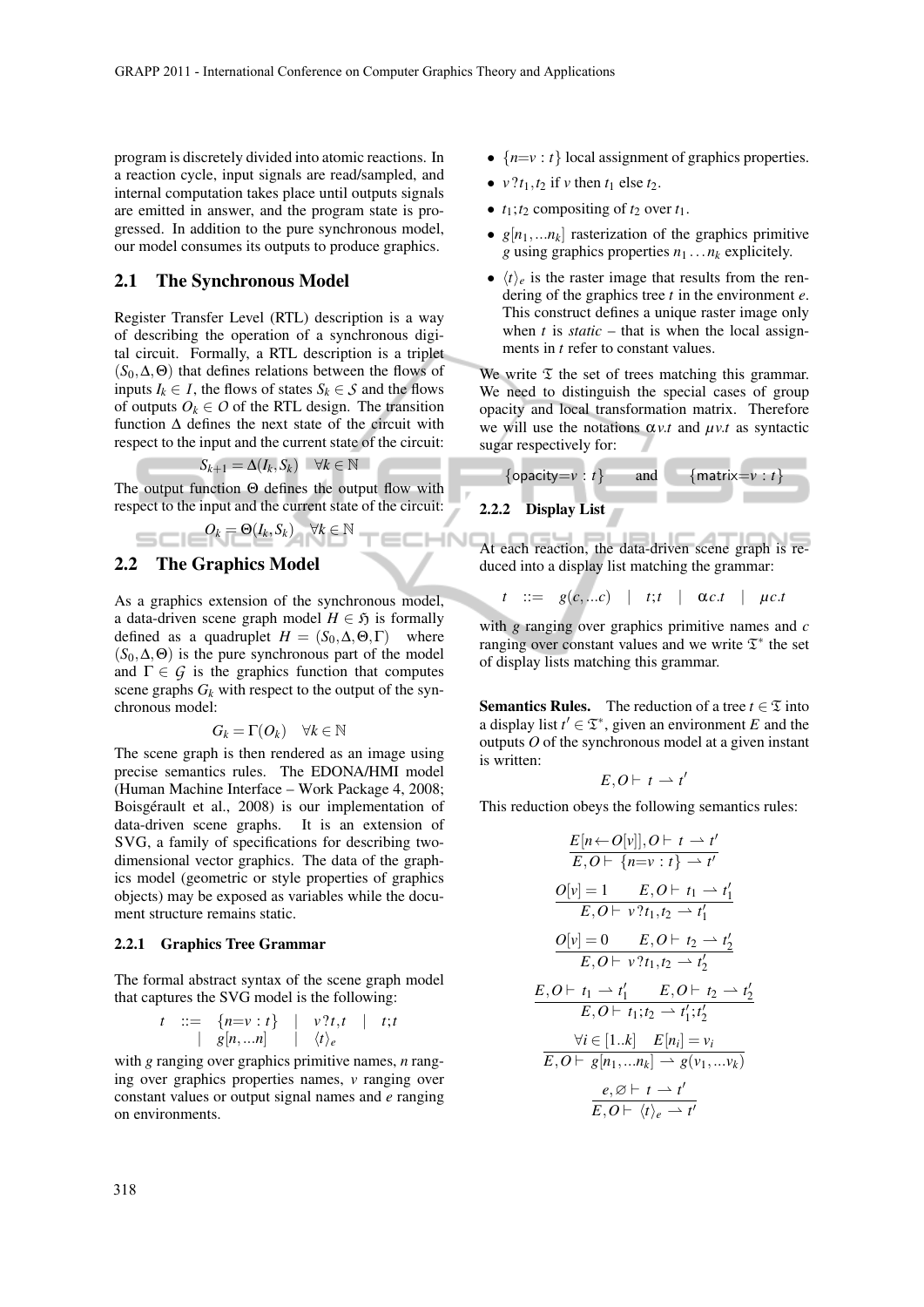Graphics Equivalence. Given a RTL model or a data-driven scene graph model:

$$
H = (S_0, \Delta, \Theta)
$$
 or  $H = (S_0, \Delta, \Theta, \Gamma)$ 

if for all *k* ∈  $\mathbb N$  and for all input *I*<sub>*k*</sub> ∈ *I* we have:

$$
O_k = \Theta(I_k, S_k)
$$
 and  $S_{k+1} = \Delta(I_k, S_k)$ 

and if for all environment  $E \in \mathfrak{E}$  we have:

 $t_1' = t_2' \Rightarrow t_1 \stackrel{H}{\equiv} t_2$ 

 $E, O_k \vdash t_1 \rightharpoonup t'_1$  and  $E, O_k \vdash t_2 \rightharpoonup t'_2$ 

then: *t*

# 3 SELECTIVE PRE-RENDERING

We propose to optimize the rendering time of datadriven scene graphs by using selective pre-rendering techniques. We want to replace branches of the graphics tree by bitmap images only when this replacement is indeed relevant. Considering our model, it is **not** always **possible** to apply this technique on any branch since some of the graphics parameters are recomputed at each reaction: as an example, consider a shape whose *color* depends on the value of a signal. On the other hand, if the *position*  $(x, y)$  of a shape is the sole changing property, then it is possible to save the shape in a bitmap and then combine the bitmap at the expected position.

When possible, it is not always advised to replace a branch by an equivalent bitmap. As an example consider the figure 1 depicting 2 simple shapes: on the left picture, shapes are quite big with respect to the bounding box and it might be useful to cache such a picture. On the right picture, the 2 shapes are much smaller and far distant: for the same bounding box, the image is quite empty. In this second case, the pre-rendering technique will probably be less efficient than the direct rendering of the image.



Figure 1: Usefulness of Pre-rendering?

#### 3.1 Minimisation Problem

In our approach, the performances of a model only depends on the graphics operations. The cost of the synchronous part of the system is supposed to be null. We then define the cost function of the system on the graphics tree. Given a model  $H \in \mathfrak{H}$  together with its graphics tree  $t \in \mathfrak{T}$  and a cost function  $C : \mathfrak{T} \to \mathbb{R}^+$ we want to compute a tree  $t_0 \in \mathfrak{T}$  equivalent to *t* that minimizes  $C$ , i.e. such that:

$$
t_0 \stackrel{H}{\equiv} t
$$
 and  $C(t_0) \leq C(t') \quad \forall t' \stackrel{H}{\equiv} t$ 

#### 3.2 The Cost Function

Computation time or space is consumed at each instant during the rasterization of the display list. Computation costs have 2 different origins:

1. the rasterization cost of graphics primitives

2. the compositing cost of bitmaps.

The global cost function  $C(t)$  is obtained by computing the mean of the instantaneous cost  $C_i$  over each reaction of the system:



The exact cost function is then highly dependent on the input of the considered data-driven scene graph, which prevent us from optimizing the design before it is run. Instead, we use an estimated cost function that is independent on the inputs of the system. This estimated cost can be a theoretical approximation of the graphics primitives costs or even computed on the fly using a sample of representative ouputs of the considered model.

#### 3.3 Minimization Algorithm

The function that minimizes the cost of a tree  $t_0$  using the selective pre-rendering technique is the function  $M : \mathfrak{E} \times \mathfrak{T} \to \mathfrak{T}$ . Let **cache**?(*E*,*t*) be the function returning 1 if the tree branch  $t$  in the environment  $E$ can be cached, 0 otherwise. Let  $\textbf{subst}(t, b_1, b_2)$  be the function that returns the tree  $t \in \mathfrak{T}$  where the branch *b*<sub>1</sub> ∈  $\mathfrak{T}$  has been replaced by the branch *b*<sub>2</sub> ∈  $\mathfrak{T}$ . Let  $t_0$  be the root of the graphics tree and  $O_1$ ,... $O_k$  be the output sequence of the model. The function  $M$  is defined as follows. If:

$$
\operatorname{cache}(t) \wedge
$$
  
\n
$$
C(\operatorname{subst}(t_0,t,\langle t \rangle_E)) < C(\operatorname{subst}(t_0,t,\mathcal{M}'(E,t)))
$$
  
\nthen 
$$
\mathcal{M}(E,t) = \langle t \rangle_E
$$
  
\nelse 
$$
\mathcal{M}(E,t) = \mathcal{M}'(E,t)
$$

and the auxiliary function  $M'$  is defined as follows:

$$
\mathcal{M}'(E, \{n=v : t\}) = \{n=v : \mathcal{M}(E[n \leftarrow \varnothing[v]], t)\} \mathcal{M}'(E, v ?t_1, t_2) = v ? \mathcal{M}(E, t_1), \mathcal{M}(E, t_2) \mathcal{M}'(E, t_1; t_2) = \mathcal{M}(E, t_1); \mathcal{M}(E, t_2) \mathcal{M}'(E, g[n_1, \ldots n_k]) = g[n_1, \ldots n_k] \mathcal{M}'(E, \langle t \rangle_e) = \langle t \rangle_e
$$

where  $\varnothing[v] = \bot$  if *v* is not a constant.